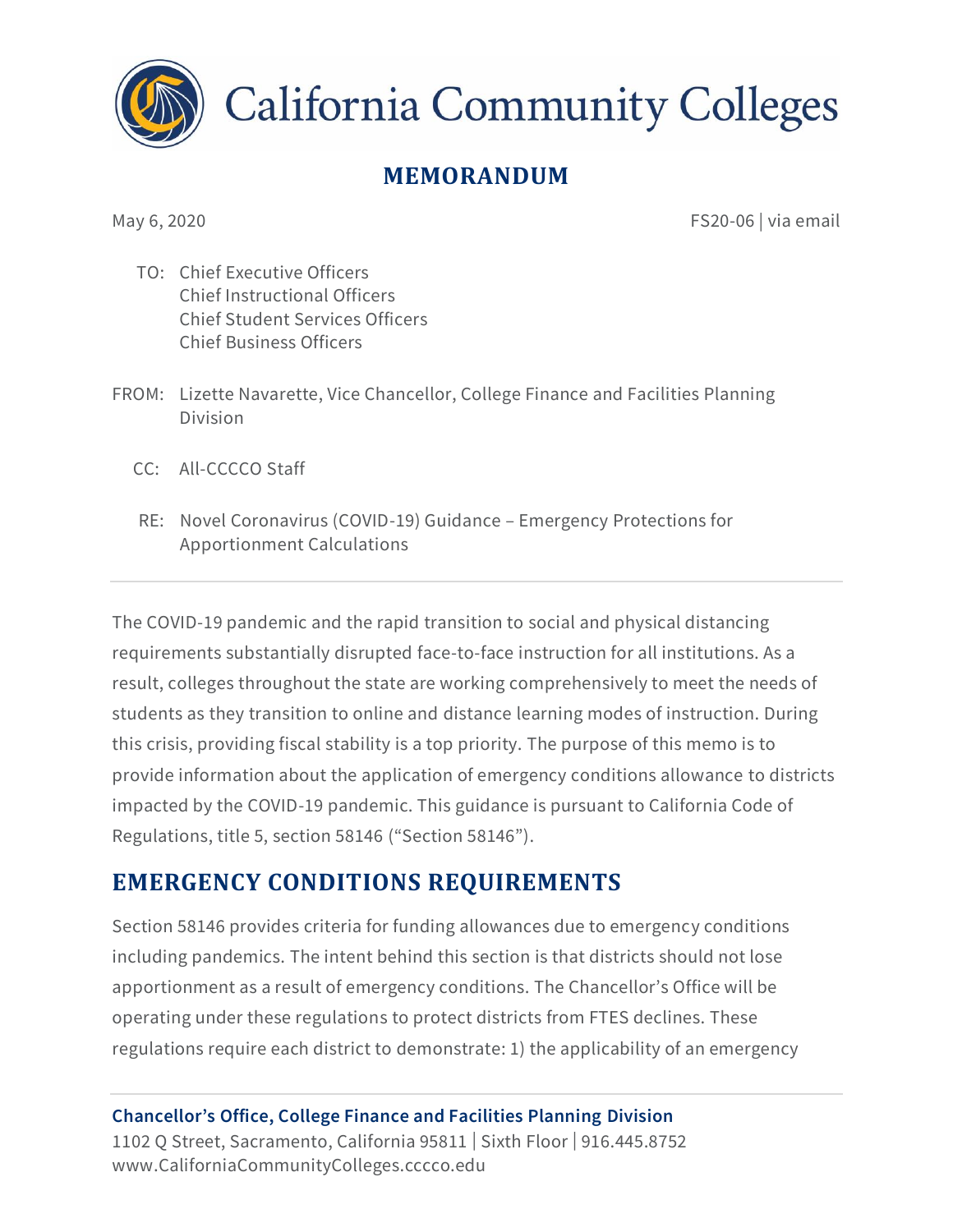condition, and 2) good faith efforts to avoid a material decrease in the general purpose apportionments of a district calculated pursuant to Education Code section 84750.4 or 84750.5. These requirements can be met by submitting the COVID-19 Emergency [Conditions Allowance](https://www.cccco.edu/-/media/CCCCO-Website/College-Finance-and-Facilities/Emergency-Preparedness/COVID-19-Emergency-Conditions-Allowance-Form.pdf?la=en&hash=DCCC742507879577764619ACE6E458910C854040) Form to [fiscalstandards@cccco.edu](mailto:fiscalstandards@cccco.edu) by **May 15, 2020**.

Submission of this form will authorize the Chancellor's Office to apply the emergency conditions allowance pursuant to Section 58146 and shall remain in effect until further notice. Should a district choose to use actual FTES data for a specific apportionment period, an updated COVID-19 Emergency [Conditions Allowance Form](https://www.cccco.edu/-/media/CCCCO-Website/College-Finance-and-Facilities/Emergency-Preparedness/COVID-19-Emergency-Conditions-Allowance-Form.pdf?la=en&hash=DCCC742507879577764619ACE6E458910C854040) must be submitted to rescind the application of the emergency conditions allowance.

### **FTES PROTECTIONS**

#### **2019-20 P2 Calculations**

Upon receipt of your district's form, the Chancellor's Office will apply the following protections at the 2019-20 second principal apportionment (P2) calculations in response to the COVID-19 pandemic.

- *Base Allocation.* The annualized FTES submitted to our office for the first principal apportionment (P1) will be used to calculate the 2019-20 P2 for all categories of FTES as specified in the Student Centered Funding Formula to avoid material decreases in district apportionments associated with the COVID-19 pandemic. FTES used to calculate basic allocation funding will also be adjusted at the 2019- 20 recalculation to provide this same protection. District estimates of basic allocation data from the P1 point-in-time may be requested during the development of the recalculation to provide this protection.
- *Supplemental and Student Success Allocations.* For 2019-20 P2, supplemental and student success allocations will continue to be calculated using the 2018-19 headcounts and a three-year average of 2016-17, 2017-18, and 2018-19 headcounts, respectively. Those headcounts reported as of March 23, 2020 are posted on our [Student Centered Funding Formula webpage.](https://www.cccco.edu/About-Us/Chancellors-Office/Divisions/College-Finance-and-Facilities-Planning/Student-Centered-Funding-Formula) Since the 2019-20 supplemental and student success allocations are calculated based on prior years' data, no adjustments are necessary to avoid material decreases in funding.